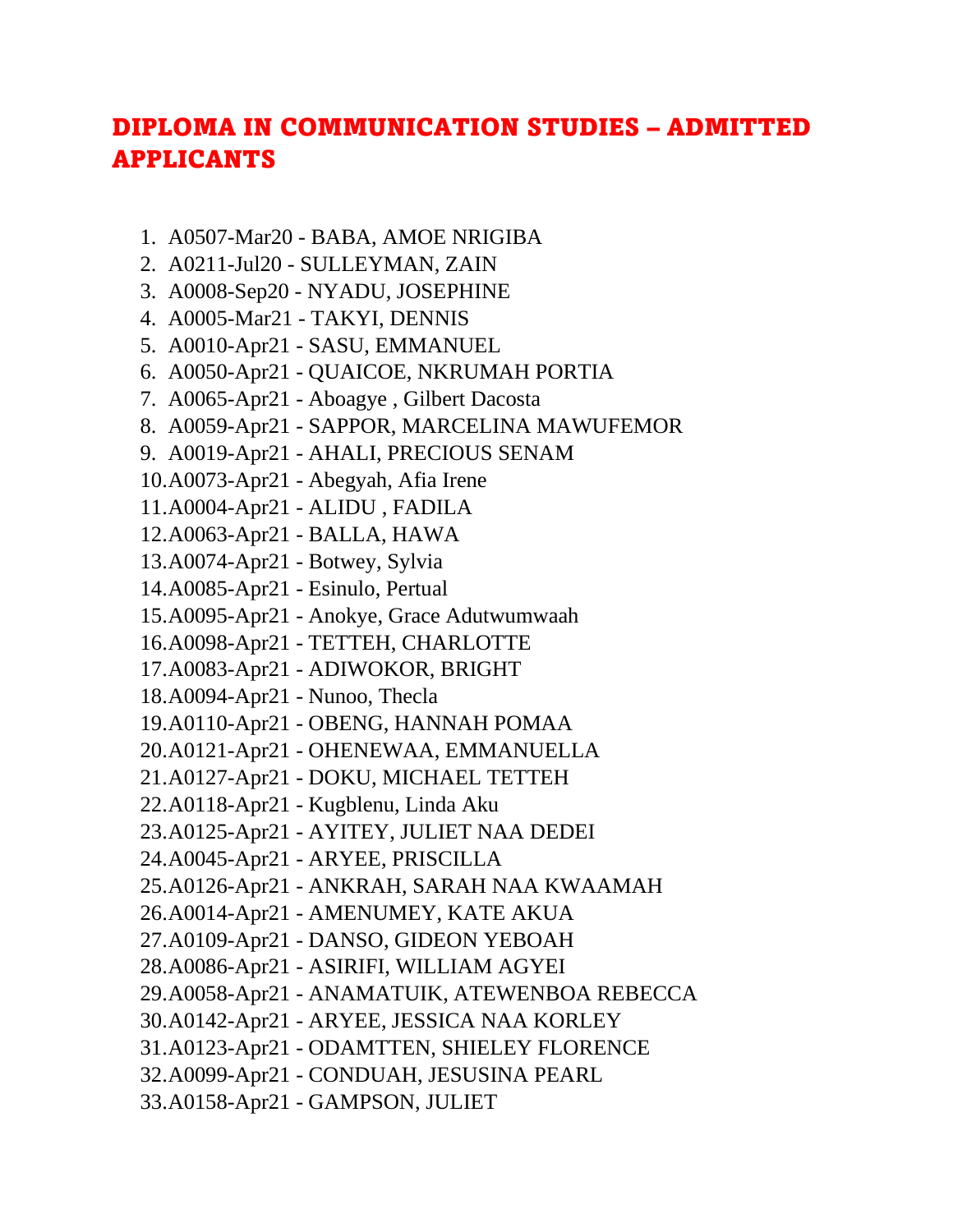34.A0010-Mar21 - Badu, Clara 35.A0168-Apr21 - Baah Mensah, Sandra 36.A0161-Apr21 - OSEI, JACKLINE KATE 37.A0171-Apr21 - BOTCHWAY, EDITH 38.A0179-Apr21 - OBENG, GEORGE 39.A0105-Apr21 - ABOBI, VICTORIA 40.A0175-Apr21 - Ocloo, Monica Dominga 41.A0139-Apr21 - BUABENG, ELIZABETH 42.A0185-Apr21 - Asam, Emmanuel 43.A0183-Apr21 - KUMI, JOYCE SPENDYLOVE 44.A0062-Apr21 - EBENEZER, AFANYI DADZIE 45.A0195-Apr21 - FRIMPONG, OLIVIA 46.A0173-Apr21 - FRANCIS-SEGBEFIA, AGNES ENYONAM 47.A0223-Apr21 - AMOAH , BRIDGETTE 48.A0166-Apr21 - QUARSHIE, LOVIA DZIFA 49.A0212-Apr21 - samuel, yeboah 50.A0218-Apr21 - AMEDODZI, MERCY 51.A0001-Mar21 - Boakye, Theresah 52.A0004-May21 - MARTIN, SARAH 53.A0006-May21 - NADOR, FOLI FRANCIS 54.A0122-Apr21 - ANDOH, NANCY 55.A0199-Apr21 - ADJEI-MENSAH, BERNARD 56.A0032-May21 - AGYARKO, ANTWI LOIS 57.A0052-May21 - ABDUL HAMID, AMAMA 58.A0053-May21 - Asantewaa, Linda Nana Akua 59.A0057-May21 - OWUSU-ANSAH, BETTY 60.A0030-May21 - Sablah , Francis Jimado 61.A0077-May21 - Marfo, Ebenezer 62.A0059-May21 - AYAMGA, ELIZABETH 63.A0101-May21 - TWUMASI, SEKINA 64.A0098-May21 - CUDJOE, AUGUSTINA 65.A0097-May21 - AFAKE, ERNESTINA 66.A0015-May21 - OPOKU-ACHEAMPONG , GLORIA 67.A0019-Mar21 - ACHEAMPONG, VANESSA 68.A0108-May21 - DIKA, CONSTANCE 69.A0100-May21 - ADU, JENNIFER AMA ASANTEWAA 70.A0119-May21 - Abalo, Joel Leonard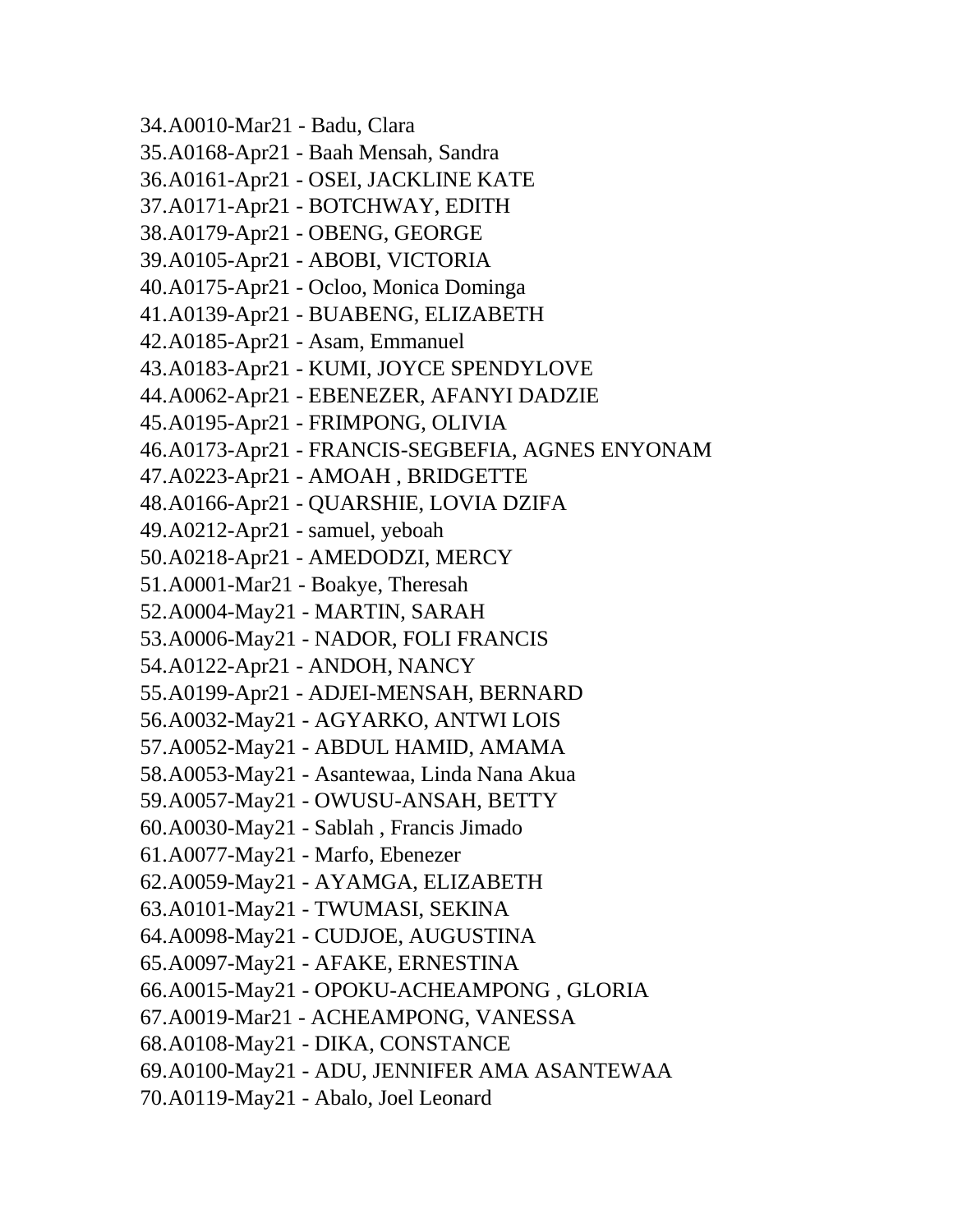71.A0103-May21 - ESSUMAN, PAUL 72.A0034-May21 - Appenkroh, Gladys 73.A0014-Mar21 - ADEM, OLIVIA YAYRA 74.A0226-Apr21 - AGYEI, MARY KUMIWAA 75.A0136-May21 - AKUMANING, EMMANUEL 76.A0019-May21 - JOHNSON, JESSICA AHINIBA 77.A0228-Apr21 - CHANAGIA, CALLISTUS BAJUAWOSE 78.A0083-May21 - BOATENG, TEMAH RHODA 79.A0113-May21 - AMEGASHIE, GLORIA 80.A0178-May21 - AMOAH, EMMANUELLA 81.A0146-May21 - TEYE, ERICA 82.A0143-May21 - Agyapomaa , Estherla 83.A0120-May21 - YAHAYA, IBRAHIM IDDI 84.A0195-May21 - ASARE, GLORIA 85.A0133-May21 - KAKARI, ELIZABETH YEBOAH 86.A0141-May21 - HLORMA, MAXIMA ABLA 87.A0205-May21 - Barnes, Jessica 88.A0109-May21 - KUDJOE, ESTHER SMITH 89.A0189-May21 - Cudjoe, Justina 90.A0161-May21 - Osaa, Constance 91.A0114-May21 - Akonnor, Cynthia Darkoa 92.A0227-May21 - DONKOR, MARY 93.A0058-May21 - OSARFO, OFORI FRANK 94.A0233-May21 - Ahmed, Yussif 95.A0211-May21 - SOMMUTAAR , ABIGAIL NURUTOME 96.A0236-May21 - OTOO, EMELIA 97.A0231-May21 - Peters, Ida 98.A0250-May21 - ADOFO, EDWARD JNR 99.A0217-May21 - AGBETSIAFA, GEORGE MACLEAN 100. A0198-May21 - ZEKORTIA, DIANA BARBARA AKOSUA 101. A0249-May21 - SACKEY, JUDITH 102. A0235-May21 - AZAMBIRE, LINDA 103. A0054-May21 - TETTEH, AKYERE IRENE 104. A0279-May21 - AWUNI, FREDA KENDE 105. A0285-May21 - MUTAWAKIL, IDDRISS BAYOR 106. A0290-May21 - QUARSHIE, IVY 107. A0293-May21 - Fiagbedu, Ruth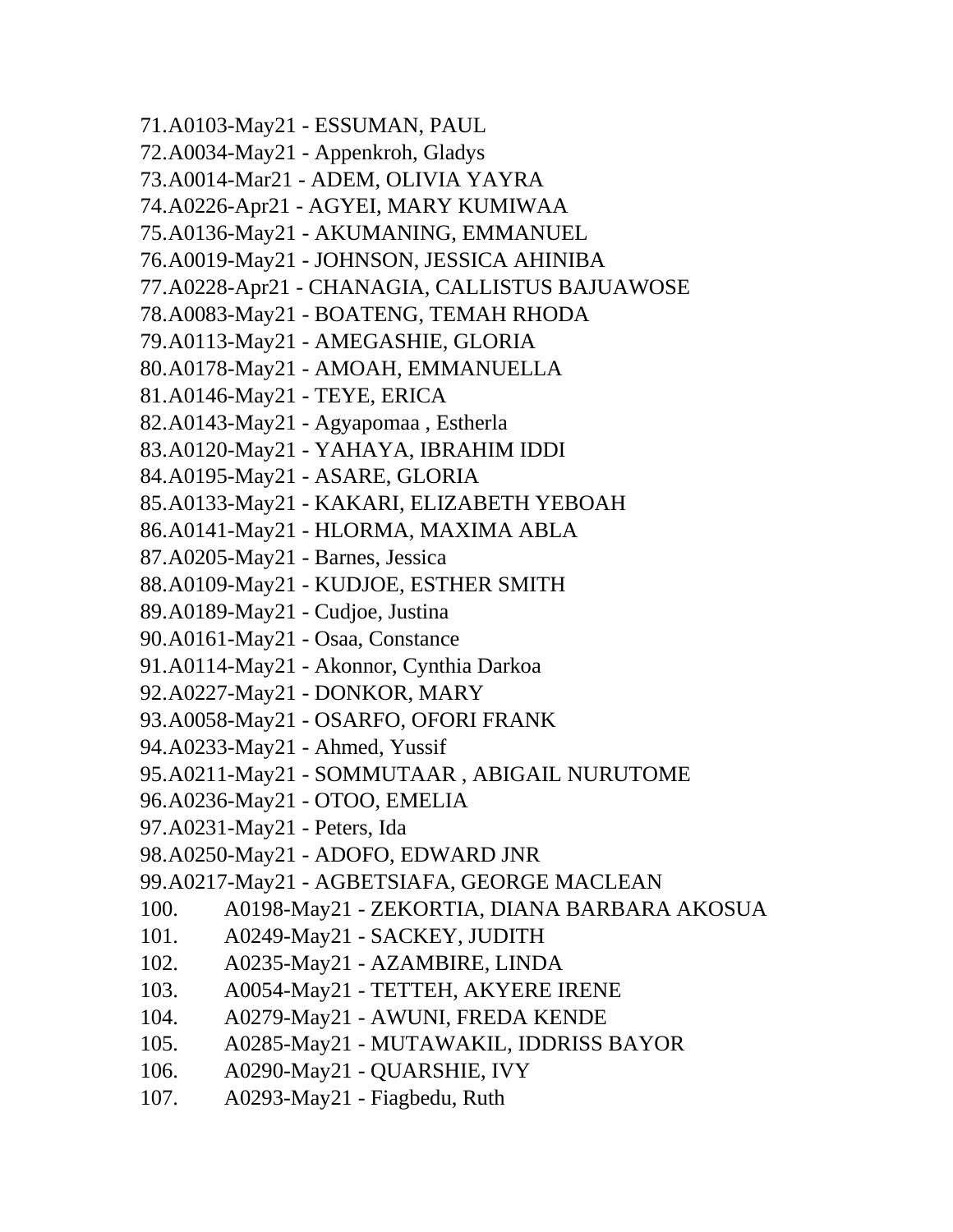- 108. A0228-May21 ASAMOAH, MILLICENT
- 109. A0003-Jun21 SESI, JOYCE AMAKA
- 110. A0035-Jun21 FUSESE, STELLA
- 111. A0130-May21 ABANKWA, BISMARK KISSI
- 112. A0044-May21 Ankomah, Audrey Amaning
- 113. A0191-Apr21 Ghartey, David Peacock
- 114. A0291-May21 WIAFE , ANDOH MICHAEL BECKFORD
- 115. A0073-Jun21 Owusu, Ammadia
- 116. A0093-Jun21 Mensah, Christiana Ami
- 117. A0016-Jun21 SARFO, FOSTINA
- 118. A0085-Jun21 OKYERE, GIFTY
- 119. A0043-Jun21 DADZIE, ESSEL DANIEL
- 120. A0089-Jun21 KUCHANDO, MAABI BENONITA
- 121. A0124-Jun21 ATTAKPAH, STELLA
- 122. A0087-Jun21 ABDULL RAHMAN, FARIDA
- 123. A0104-Jun21 AVISEY, BLESS
- 124. A0138-Jun21 KUNGKPENAAH, EBENEZER KANYIRE
- 125. A0145-Jun21 Kouyo, Desire Moses
- 126. A0156-Jun21 DANKYI, MARY OHENEWAA
- 127. A0060-Jun21 DEFIA, ABIGAIL
- 128. A0140-Jun21 Terku, Diana
- 129. A0129-Jun21 KONI, DELIGHT
- 130. A0173-Jun21 BAAH, BADU VIVIAN
- 131. A0180-Jun21 ASSAM, KINGSFORD
- 132. A0162-Jun21 Acquah, Prosper Eric
- 133. A0183-Jun21 DONKOR, ISAAC
- 134. A0172-Jun21 BEDIAKO, ANTWIWAA SANDRA
- 135. A0185-Jun21 OSEI, BOATENG RICHMOND
- 136. A0158-Jun21 LARYEA, SHADRACH DESMOND
- 137. A0123-May21 GYAMFI , ELIZABETH ALHASSAN
- 138. A0160-Jun21 ALORMENE, JULIUS
- 139. A0195-Jun21 Hackman, Millicent
- 140. A0095-Jun21 AMEGBOE, MARY AKORFA AFI
- 141. A0199-Jun21 ABUKU, EUGENIA
- 142. A0200-May21 DARKO, MARY ASIEDUA
- 143. A0205-Jun21 UMAR, BUKARI RAHMATU
- 144. A0210-Jun21 Agyemang, Victoria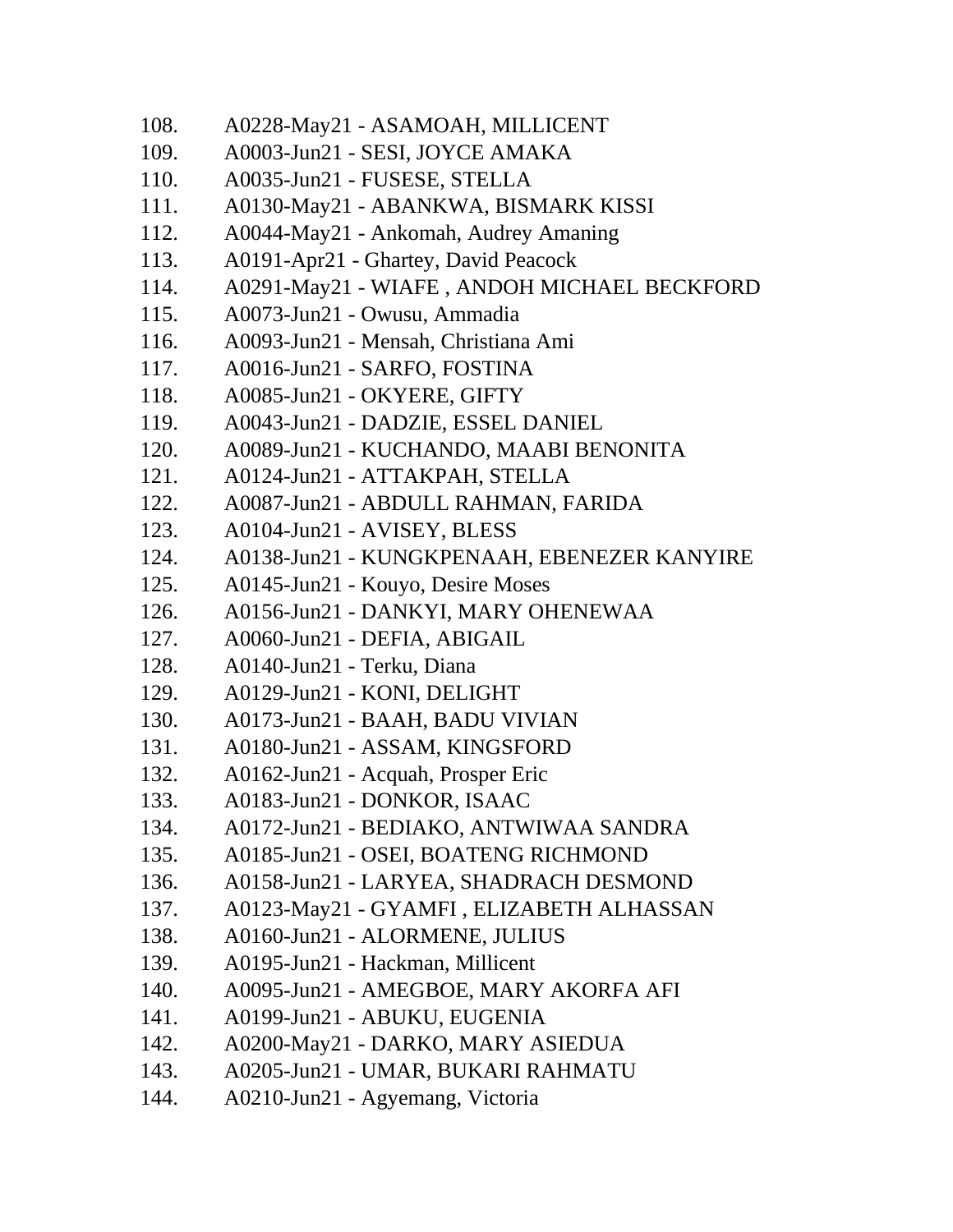145. A0158-May21 - GADAGBUI, ABIGAIL 146. A0223-Jun21 - KPORVIE, CHRISTABEL EKLEMAM YAAWO 147. A0184-Jun21 - AMPONSAH, ALICE 148. A0147-Jun21 - IBRAHIM, RAHMATU SIBRI 149. A0208-Jun21 - MENSAH, SANDRA TORSHIE 150. A0233-Jun21 - DANKWAH, REBECCA SOMUAH 151. A0241-Jun21 - Akueson, Rebecca 152. A0239-Jun21 - Amoh, Ernest 153. A0247-Jun21 - APPIAH, AMANDA MANALO 154. A0150-Jun21 - ASAMOAH , ABENA DUWAA HILLARY 155. A0245-Jun21 - LOKKO, BETTY 156. A0009-May21 - AMPONSAH, BARBARA 157. A0252-Jun21 - MUMUNI, SHAMEL 158. A0161-Jun21 - DORGBETOR, BELINDA MAWUFEMOR 159. A0279-Jun21 - MORTI, JENNIFER 160. A0258-Jun21 - OBENG, PRISCILLA 161. A0281-Jun21 - Amade, Frederica 162. A0229-Jun21 - Anyetei, Ephraim Nii Sowah 163. A0259-Jun21 - ABDUL RAHIM, NAIMATU 164. A0218-Jun21 - Berimah-Atta, Emmanuel Kofi 165. A0298-Jun21 - AMARH, AMERLEY ANITA 166. A0307-Jun21 - ACQUAH, OFOSU EMMANUEL 167. A0329-Jun21 - OWUSU, BENEDICTA TEMMAH 168. A0291-Jun21 - MEWIN, ISAAC KWABENA 169. A0133-Jun21 - NARTEY, ABIGAIL NARKIE 170. A0317-Jun21 - ANANI, KERZIA SEDINAM 171. A0302-Jun21 - ARMAH, PORTIA 172. A0244-Jun21 - KWAO , ROSELYN 173. A0323-Jun21 - Korli, Nancy Teikwor 174. A0345-Jun21 - Abayateye, Sandra Nakie 175. A0359-Jun21 - BOATENG, JANICE ABENA 176. A0354-Jun21 - APPIAH, JANET 177. A0361-Jun21 - MENSAH, CHARITY AFUA 178. A0365-Jun21 - ABDULLUH, UBAIDATU 179. A0332-Jun21 - BAIDOO, IRENE 180. A0370-Jun21 - Eze, Celestina Elorm 181. A0009-Jul21 - FREMPONG, HARRIET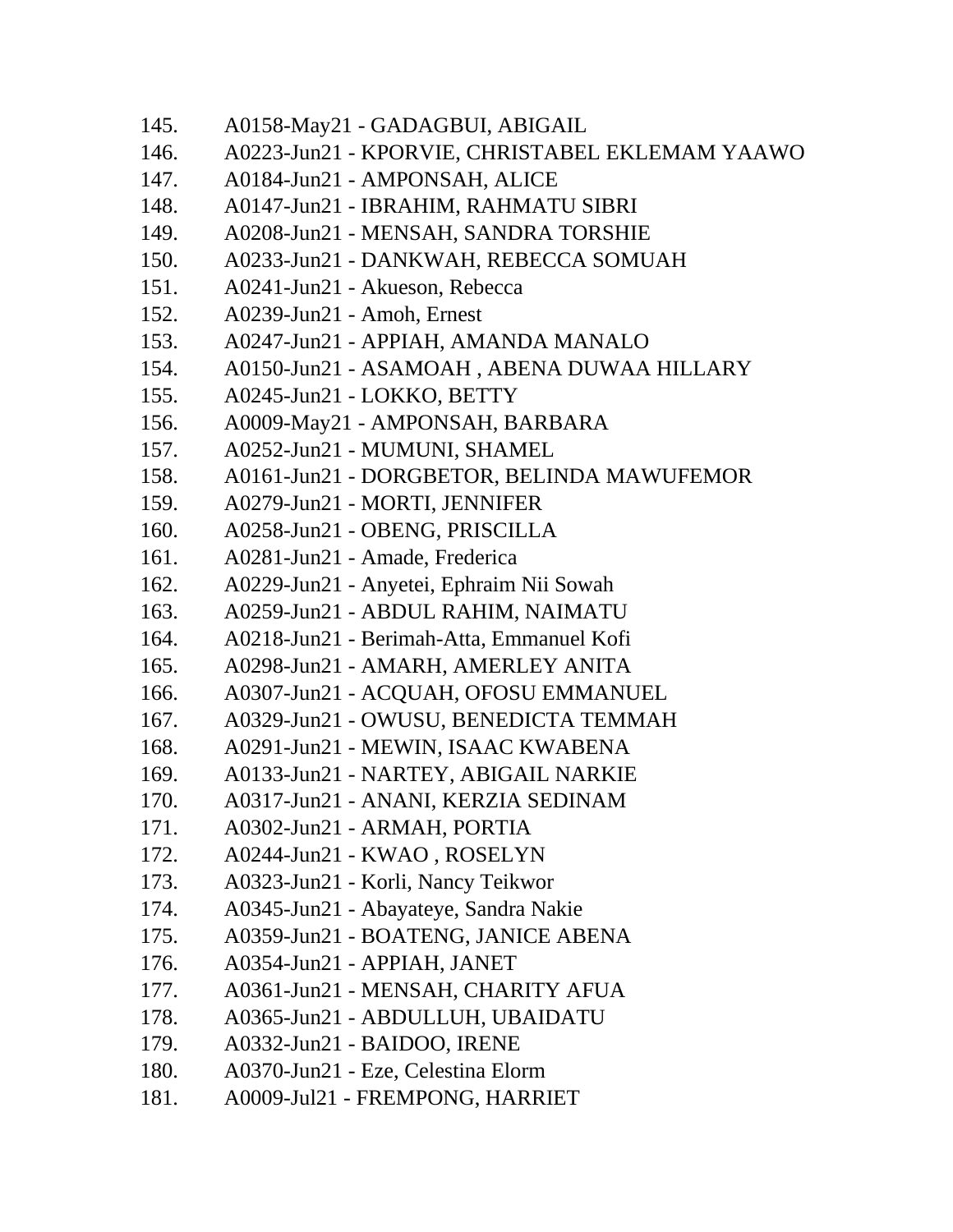- 182. A0003-Jul21 RAFAT, YASMIN
- 183. A0375-Jun21 ESSIEN, PRINCE ESTIKUM
- 184. A0380-Jun21 NINGENG, NAAH PAUL
- 185. A0168-Jun21 GBEDEMAH, STACY SAMANTHA ELORM
- 186. A0010-Jul21 Barnieh, Edward Otchere
- 187. A0033-Jul21 Manu, Enoch
- 188. A0031-Jul21 Dwamena , Isaac
- 189. A0316-Jun21 APPIAH, STELLA
- 190. A0377-Jun21 Mills, Ishmael Odartey
- 191. A0120-Jun21 Nyaanyaa, John
- 192. A0227-Jun21 Acquah, Shine
- 193. A0042-Jul21 ANKOMAH, COLLINS
- 194. A0029-Jul21 AGBODO, EUNICE AKOSUA
- 195. A0083-Jul21 ADDO , DANQUAH ERIC
- 196. A0261-Jun21 BRUCE, BUBUNE
- 197. A0092-Jul21 APANIA , NKAFABLI PEGGY
- 198. A0072-Jul21 Armaah, Faizel
- 199. A0265-Jun21 OKUTU, COMFORT CLARA OWUSUA
- 200. A0128-Jul21 Amaniwaa, Eunice
- 201. A0131-Jul21 NAI, ANDY ANYETEI
- 202. A0138-Jul21 OKANG, LAWRENCE LARYEA
- 203. A0153-Jul21 LAMPTEY-GEORGE, JUDITH
- 204. A0157-Jul21 Sarpong, Alberta
- 205. A0148-Jul21 ACQUAH, ABIGAIL
- 206. A0170-Jul21 OFFEI, ENNEY MARATHA
- 207. A0286-Jun21 YALLEY, NOELLA KHARYNE
- 208. A0187-Jul21 AMPADU, FREDA KISSIWAA
- 209. A0114-Jul21 NELSON TAYLOR, PRINCESS WILHEMINA
- 210. A0068-Jul21 ASARE, LYDIA AMPOMAA
- 211. A0108-Jul21 ANOKWAA, NANA YAA KORANG
- 212. A0202-Jul21 BOSOMPEM-ANNOR , CHARLES ZIBEL
- 213. A0385-Jun21 AKOMAH, ELIZABETH
- 214. A0151-Jul21 Bright-Noble, Olivia
- 215. A0163-Jul21 Afachao, Dennis
- 216. A0242-Jul21 OWUSU, ANSAH IRENE
- 217. A0243-Jul21 QUARTEY, REBECCA PEARL N.K
- 218. A0215-Jul21 KUDOKPO, FLORENCE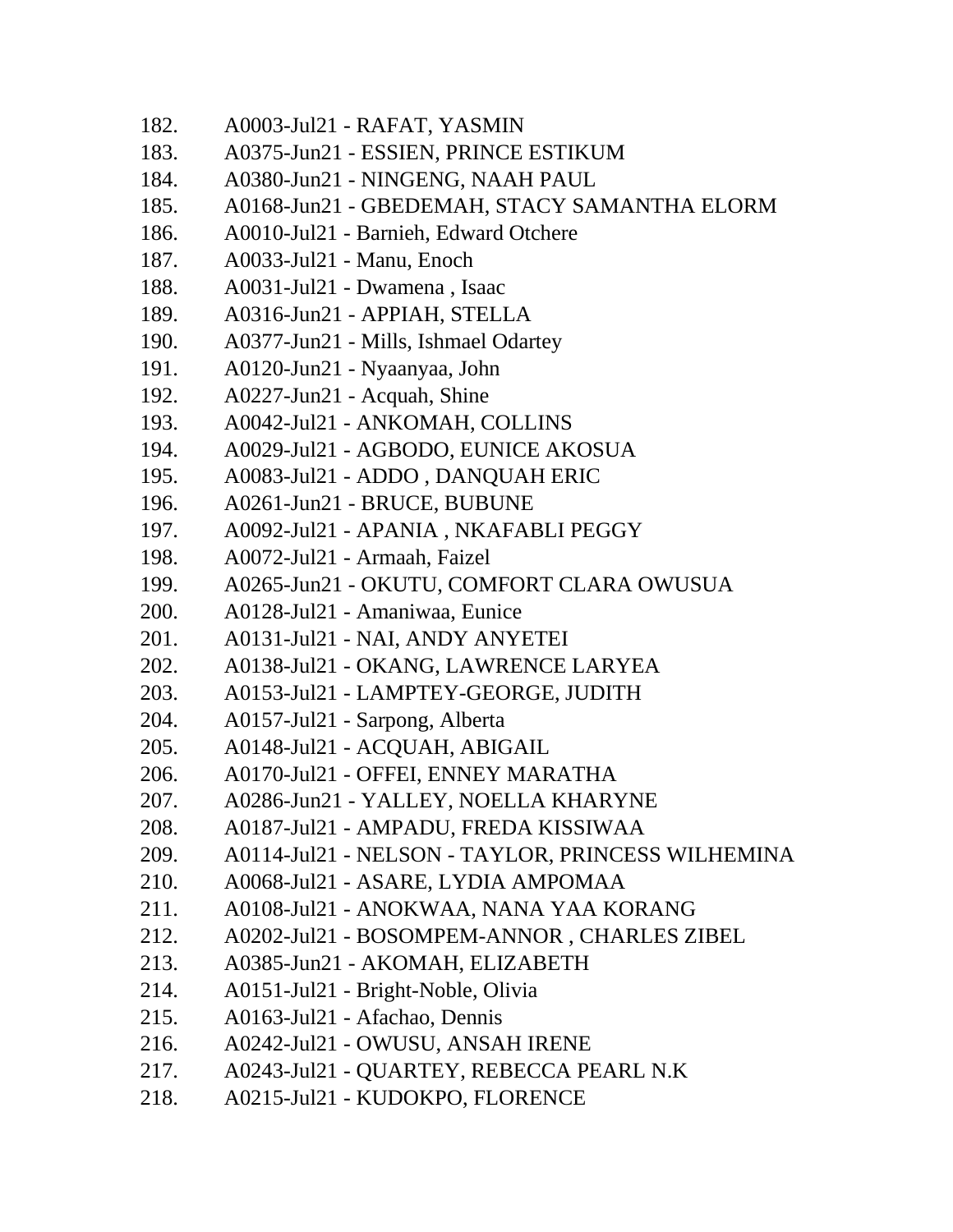| 219. | A0174-Jul21 - DOTCHIE, LYDIA ADWOA                |
|------|---------------------------------------------------|
| 220. | A0236-Jul21 - YORGBE, PEACE                       |
| 221. | A0248-Jul21 - ANI, PATRICIA                       |
| 222. | A0169-Jul21 - OFORI, AKOSUA VANESSA               |
| 223. | A0229-Jul21 - AMOH, GIFTY NYANTAKYIWAA            |
| 224. | A0286-Jul21 - ABOAGYE, ENOCH                      |
| 225. | A0237-Jun21 - Ansah, Afful Bernard                |
| 226. | A0161-Jul21 - ADDO, JESSICA YIRENKYIWA            |
| 227. | A0013-Aug21 - TCHORLY KOFIE, DZIFA ARKOU          |
| 228. | A0007-Aug21 - ARTHUR, PAMELA                      |
| 229. | A0020-Aug21 - TETTEH, ISAAC                       |
| 230. | A0331-Jun21 - ASANTE, RANSFORD OTENG              |
| 231. | A0273-Jul21 - DEBRAH, ADWOA SERWAA                |
| 232. | A0039-Aug21 - ADU-LARBI, GLADYS OBUO              |
| 233. | A0033-Aug21 - TAYLOR, AUGUSTINA DEDE              |
| 234. | A0036-Aug21 - AYARIGA, JACOB ATUAH                |
| 235. | A0068-Aug21 - Brew, stella                        |
| 236. | A0083-Aug21 - MATSI, ANITA SEYRAM                 |
| 237. | A0041-Aug21 - Adonu, Faustina                     |
| 238. | A0293-Jul21 - Asuka, Charity                      |
| 239. | A0101-Aug21 - QUARSHIE, EDMUND                    |
| 240. | A0098-Aug21 - Avorkliyah, Delphine                |
| 241. | A0100-Aug21 - ODAME, ASAMOAH PHILOMINA            |
| 242. | A0234-Jul21 - NARWORTEY, HARRISON                 |
| 243. | A0114-Aug21 - Amevor, Grace                       |
| 244. | A0121-Aug21 - Acheampong, Kwame boateng           |
| 245. | A0072-Aug21 - KPORTUFE, ALBERTA                   |
| 246. | A0123-Aug21 - DARKO, PRINCE                       |
| 247. | A0131-Aug21 - OBENG, KENNEDY                      |
| 248. | A0129-Aug21 - Abba, Esther Mavis Kafui            |
| 249. | A0127-Aug21 - KWAWU, PEACE                        |
| 250. | A0138-Aug21 - Tagbor, Rose                        |
| 251. | A0146-Aug21 - Botwe, Sally                        |
| 252. | A0053-Aug21 - ANSONG, GYAMFI EUGENE               |
| 253. | A0071-Aug21 - KPEGAH, ELISHA KELVIN KOJO DOMINION |
| 254. | A0170-Aug21 - Aziavi, Beatrice Elikem             |
| 255. | A0166-Aug21 - Dawutey, Faustina Wilson Mamley     |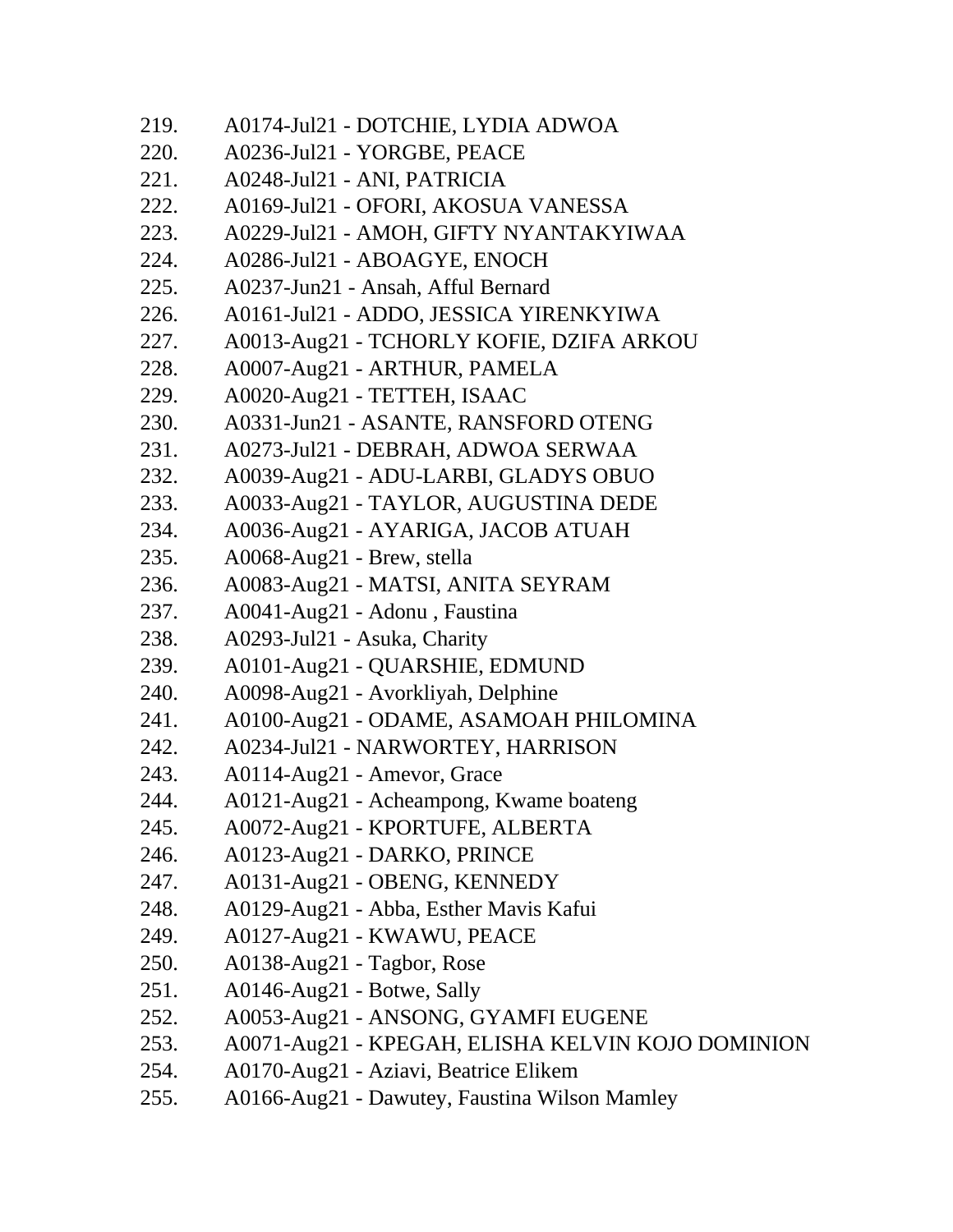| 256. | A0178-Aug21 - QUANSAH, MAVIS                  |
|------|-----------------------------------------------|
| 257. | A0183-Aug21 - BIRIKORANG, EMMANUEL KWEKU      |
| 258. | A0186-Aug21 - Sampong, Barima Kwasi           |
| 259. | A0208-Aug21 - Akorli, Boatemaa Abigail        |
| 260. | A0078-Aug21 - Ofosu, Patience Nana Ansaa      |
| 261. | A0211-Aug21 - DZAKPASU, JEMIMA DELALORM ADZO  |
| 262. | A0061-Aug21 - Ayensigna, Manuella Ayinbono    |
| 263. | A0227-Aug21 - Ohene, Mary                     |
| 264. | A0106-Jun21 - GBANBILA, MARCELLA              |
| 265. | A0247-Aug21 - Quayson, Elizabeth Annor        |
| 266. | A0238-Aug21 - KODUAH, SANDRA MERCY            |
| 267. | A0225-Aug21 - Peprah, Martha                  |
| 268. | A0264-Aug21 - VULLEY, ALBERTA ESINAM          |
| 269. | A0287-Aug21 - Appiah, Spendilove Tweneboah    |
| 270. | A0275-Aug21 - Ahiable, Edith                  |
| 271. | A0289-Aug21 - KORANTEMAA, TETTEH SONIA        |
| 272. | A0006-Jul21 - Kudzordzi, Oleky Hannah         |
| 273. | A0224-Aug21 - AHIAKU, JOANA YAA               |
| 274. | A0326-Aug21 - Harrison, Josephine Asamoah     |
| 275. | A0328-Aug21 - GYEKYE, GEORGIA TWUMASIWAA      |
| 276. | A0268-Aug21 - ANANI, ELIAKEM                  |
| 277. | A0331-Aug21 - Arthur, Theresa Nana Esi        |
| 278. | A0156-Aug21 - Kpotivi, Veronica               |
| 279. | A0016-Jul21 - TRACY, OSEI-ASIBEY              |
| 280. | A0342-Aug21 - Anim, Rhodesther                |
| 281. | A0371-Aug21 - Amponsah, Ruth                  |
| 282. | A0379-Aug21 - ANAFO, ANITA AWINMIE            |
| 283. | A0356-Aug21 - BETII, ADAMS                    |
| 284. | A0380-Aug21 - Kpakpo, Andrews Addotey         |
| 285. | A0383-Aug21 - ADUSU, LESLEY OFOE              |
| 286. | A0426-Aug21 - TWENEBOAH, KODUA RACHEL         |
| 287. | A0157-Aug21 - FIADZOE, GRACE MAWUTOR          |
| 288. | A0214-Aug21 - MENSAH, TEIKO FELICIA NAA-AYELE |
|      | <b>LESLLY</b>                                 |
| 289. | A0062-Aug21 - ASARE, ASAAH SALOME             |
| 290. | A0431-Aug21 - BOATENG, EKUA BOATENG           |
| 291. | A0420-Aug21 - AWIAGAH, DEBORAH AFIA           |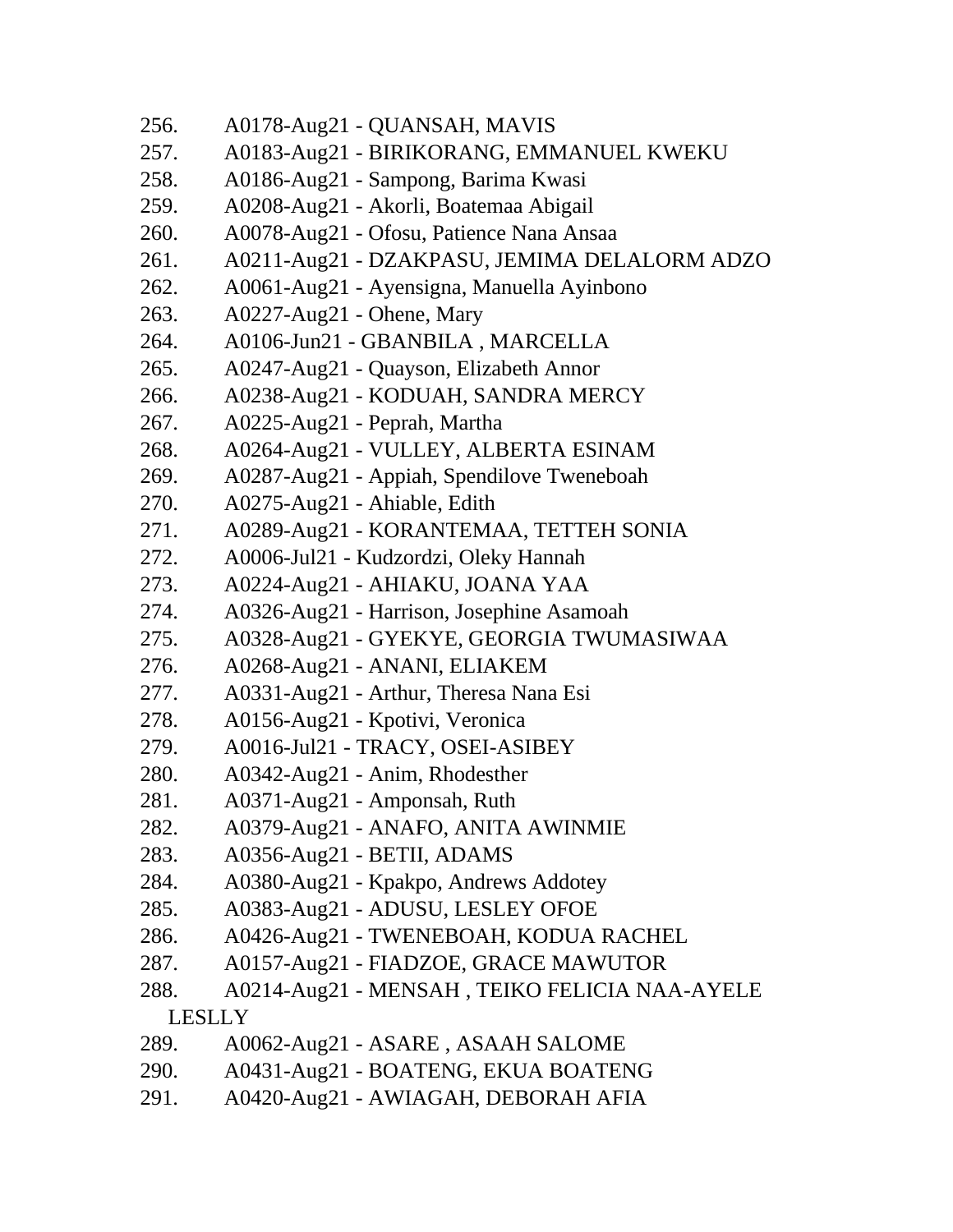| 292. | A0323-Aug21 - Antwi, Grace                   |
|------|----------------------------------------------|
| 293. | A0137-Aug21 - ANORMEY, GENEVIEVE IVY         |
| 294. | A0445-Aug21 - Neequaye, Mary Kourkor         |
| 295. | A0522-Aug21 - Osei-Afari, Martha Ohemaa      |
| 296. | A0218-Aug21 - DANKWAH, LEVINA OWUSU          |
| 297. | A0554-Aug21 - YEBOAH, COMFORT OBIYAA         |
| 298. | A0534-Aug21 - ISSAH, DAWUD SHAIBU            |
| 299. | A0560-Aug21 - Ameyaw, Emmauel                |
| 300. | A0580-Aug21 - Clark, Priscilla Mensah        |
| 301. | A0562-Aug21 - LAMPTEY, MARIAM NAA LAMELEY    |
| 302. | A0581-Aug21 - ADJEI, ALEX AWUAH              |
| 303. | A0430-Aug21 - NIFA, KETURAH DWUMFOUR         |
| 304. | A0598-Aug21 - DONGPAE, MWINPIEUNG BENEDICTA  |
| 305. | A0336-Jun21 - DELAWRENCE, AKUA BISI JENNIFER |
| 306. | A0604-Aug21 - Iddrisu, Mahmud                |
| 307. | A0510-Aug21 - Anyetei, Alexandra Naa Anyeley |
| 308. | A0460-Aug21 - DORA, LARWEH                   |
| 309. | A0621-Aug21 - Asiedu, Regina                 |
| 310. | A0525-Aug21 - AMANOR, JENNIFER               |
| 311. | A0626-Aug21 - Ablorh, Flora                  |
| 312. | A0551-Aug21 - GAKPO, RUBY                    |
| 313. | A0007-Sep21 - Gabriel, Mirabel Ayeyi         |
| 314. | A0009-Sep21 - Manu, Abigail                  |
| 315. | A0014-Sep21 - ADU-ASARE, KENT                |
| 316. | A0021-Sep21 - ABDUL, WAHAB SURAJ BANTANG     |
| 317. | A0046-Sep21 - MENSAH, KAI PATRICIA           |
| 318. | A0052-Sep21 - ADAMU, SA-ADATU                |
| 319. | A0057-Sep21 - KISSI, PATIENCE AKOSUA         |
| 320. | A0060-Sep21 - Opoku, Philomena               |
| 321. | A0074-Sep21 - ATTAMUDZI, EMELIA              |
| 322. | A0082-Sep21 - EDAH, DOROTHY ELORM            |
| 323. | A0091-Sep21 - MENSAH, DORCAS ESINAM          |
| 324. | A0113-Sep21 - AYUBA, HAJARATU                |
| 325. | A0120-Sep21 - Haruna, Sherifa                |
| 326. | A0116-Sep21 - BrightWealth, Eldad Delali     |
| 327. | A0132-Sep21 - BAKER, BENEDICTA BARBARA       |
| 328. | A0118-Sep21 - KPALAM, RUBBY GOMEZ            |
|      |                                              |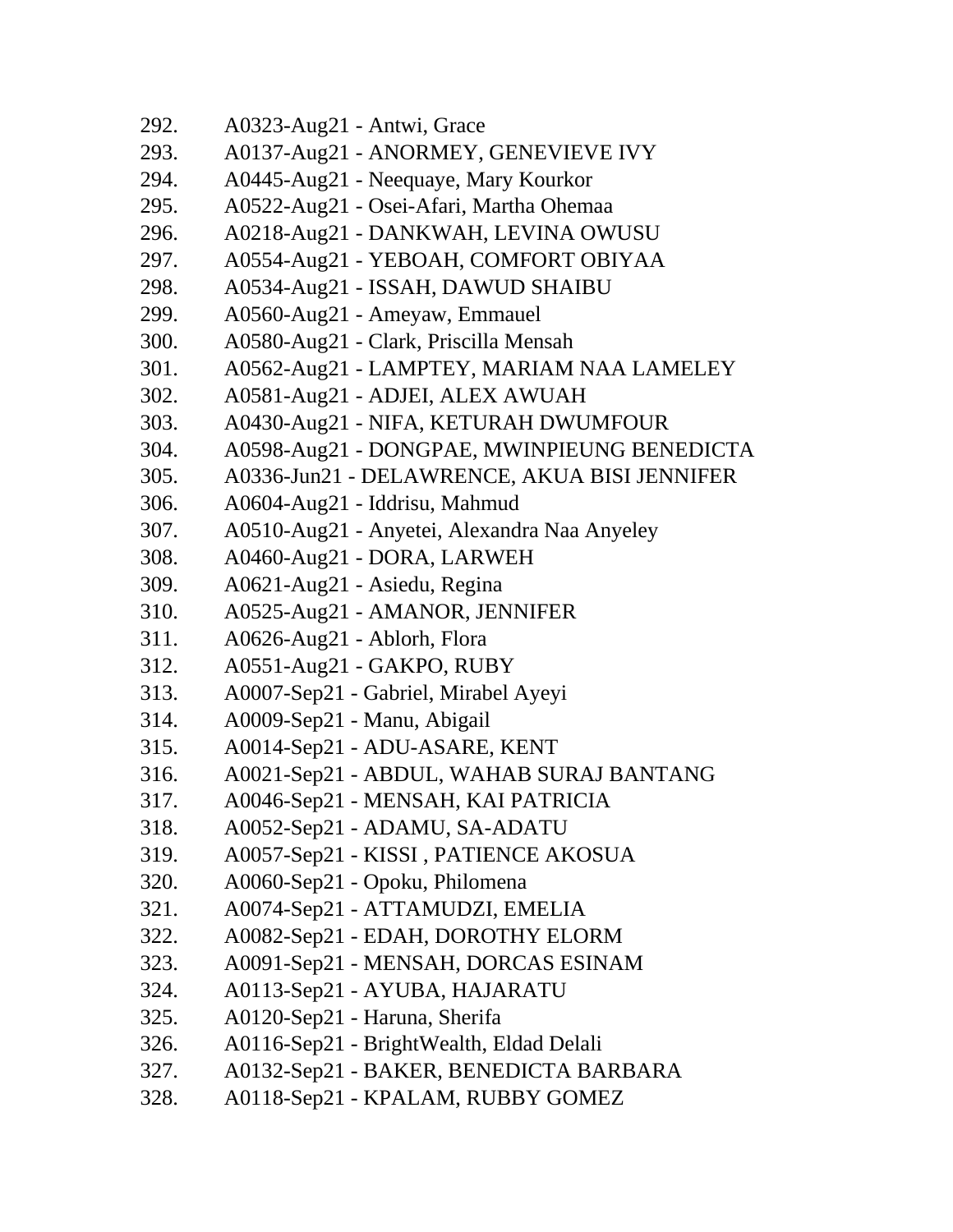| 329. | A0157-Sep21 - FOSUHENE, THOMAS AMANKWAH            |
|------|----------------------------------------------------|
| 330. | A0035-Apr21 - DOSSE, Gloria                        |
| 331. | A0170-Sep21 - ANING, ISHMAEL                       |
| 332. | A0014-Oct21 - BOATENG, GEORGE OPOKU                |
| 333. | A0016-Oct21 - DERY, EUGENIA DOMOAAMWIN             |
| 334. | A0028-Oct21 - MENSAH, LETICIA                      |
| 335. | A0035-Oct21 - Opoku, Hannah Yaa Serwaa             |
| 336. | A0168-Sep21 - BOTWE, GODFRED                       |
| 337. | A0043-Oct21 - ANNAN, ROSEMARY AFOLEY               |
| 338. | A0051-Oct21 - MENSAH, CAROLINE                     |
| 339. | A0058-Oct21 - Issah, Suraiya                       |
| 340. | A0117-Sep21 - APENTENG, ABENA ANTWIWA              |
| 341. | A0088-Oct21 - ANTWI, PORTIA NANA YAA SERWAA        |
| 342. | A0124-Oct21 - Odompleh, Bernard Kwesi              |
| 343. | A0131-Oct21 - Offei, Elizabeth Afia                |
| 344. | A0094-Oct21 - LARRY, COMFORT TAWIAH                |
| 345. | A0138-Oct21 - Aprobi, Anita                        |
| 346. | A0191-Oct21 - Kyei, Rachael Brayie                 |
| 347. | A0222-Oct21 - Senna, Spendelove Keziah             |
| 348. | A0233-Oct21 - Martey, Portia                       |
| 349. | A0224-Oct21 - MENSAH, COSMOS AMBROSE               |
| 350. | A0195-Oct21 - Oduro, Felicity Edwina               |
| 351. | A0156-Oct21 - NTOW, DANIELLA OWUSUAA               |
| 352. | A0061-Nov21 - QUANING, ANNE NAA YAMBA              |
| 353. | A0024-Nov21 - OPPONG, JESSICA DZIFA                |
| 354. | A0026-Nov21 - AHIALEY, KATE BLESSING               |
| 355. | A0034-Nov21 - ASABERE, EFREMA                      |
| 356. | A0082-Nov21 - Owusu, Precious Dzifa Ama            |
| 357. | A0077-Nov21 - ABLORH-QUARCOO, PRISCILLA NAA ATSWEI |
| 358. | A0052-Nov21 - VOADO, AMANDA EYRAM                  |
| 359. | A0096-Nov21 - Boahemaa, Daniella                   |
| 360. | A0012-Nov21 - TURKSON, HANNAH TAKYIWAA             |
| 361. | A0120-Oct21 - SEKYIBEA, ANITA                      |
| 362. | A0118-Nov21 - ESHUN, DEDORAH                       |
| 363. | A0121-Nov21 - OTOO, ETHEL THELMA                   |
| 364. | A0128-Nov21 - BABISI, MAKU JUDITH                  |
| 365. | A0120-Nov21 - ANANE-FOSUHENE, ISRAEL               |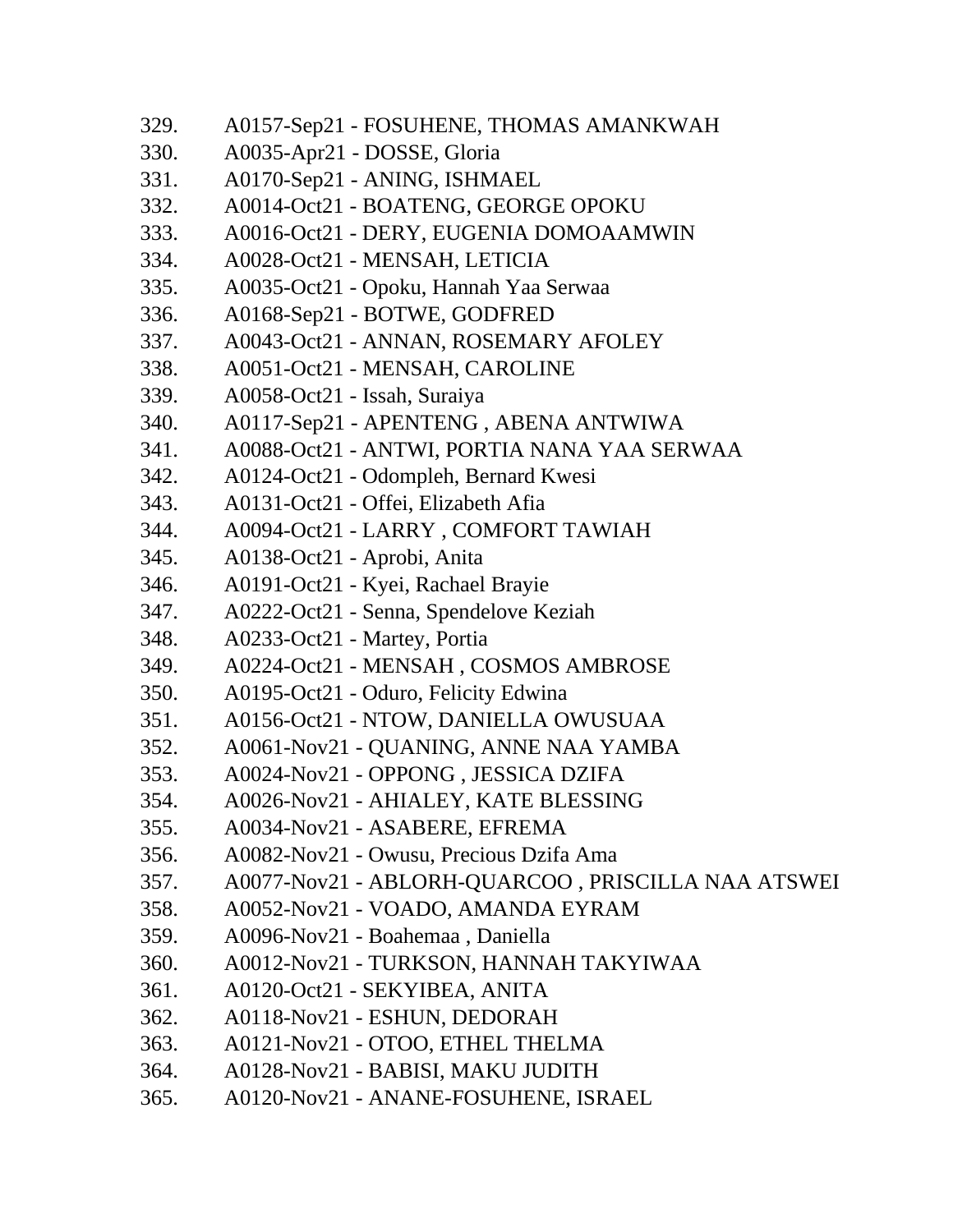| 366. | A0143-Nov21 - DUNCAN, DESMOND MILLS        |
|------|--------------------------------------------|
| 367. | A0050-Nov21 - DWAMENA, PRINCESS AMA NYARKO |
| 368. | A0188-Nov21 - QUAINOO, ERICA               |
| 369. | A0192-Nov21 - ANKOMAH, HANNAH              |
| 370. | A0152-Nov21 - ANANI, ADELAIDE              |
| 371. | A0216-Nov21 - ANOKWA, ANDREA               |
| 372. | A0252-Nov21 - DZIDULA, SONSY               |
| 373. | A0278-Nov21 - AKOTO-BAMFO, TERESA          |
| 374. | A0270-Nov21 - KWAKYE, LORRIEN              |
| 375. | A0299-Nov21 - ACQUAYE, NII ADDOTEY ISAAC   |
| 376. | A0303-Nov21 - AIDOO, PRISCILLA             |
| 377. | A0277-Nov21 - TOBA, PATIENCE               |
| 378. | A0258-Nov21 - MENSAH, ELVANNA KORKOR       |
| 379. | A0225-Nov21 - ANAMAN, AFIBA NANCY          |
| 380. | A0312-Nov21 - KAKAKU, EYRAM                |
| 381. | A0267-Nov21 - ANDERSON, OKYERE MICHAEL     |
| 382. | A0311-Nov21 - Danso, Anita                 |
| 383. | A0058-Dec21 - ACHEAMPONG, TAKYIWAAH ASARE  |
| 384. | A0053-Dec21 - Attigah, Naomi Doe           |
| 385. | A0092-Dec21 - ASARE, RICHARD KWAME BEDIAKO |
| 386. | A0085-Dec21 - DANSO, ESTHER AMPOMAH        |
| 387. | A0123-Dec21 - OSEI, DANIEL                 |
| 388. | A0012-Sep21 - SAKYI, MANFUL JOANA EFE      |
| 389. | A0128-Dec21 - ADZIKA-SOGBE, JOHANNA EFE    |
| 390. | A0080-Dec21 - AVADZI, HANNAH               |
| 391. | A0149-Dec21 - ABBATIGSI, AUGUSTINA         |
| 392. | A0143-Dec21 - YEBOAH, ESTHER AGYEIBEA      |
| 393. | A0159-Dec21 - MENSAH, PHOEBE ABENA         |
| 394. | A0168-Dec21 - AMOAKO, DORCAS HOCKSON       |
| 395. | A0167-Dec21 - ACQUAH, COURTESY VIRTUOUS    |
| 396. | A0165-Dec21 - Agyapong Kwakye, Bright      |
| 397. | A0174-Dec21 - OSEI-POKU, JOEL              |
| 398. | A0178-Dec21 - SAMPANA, EMMANUELLA YEMBE    |
| 399. | A0148-Dec21 - AMUZU, DEBORAH ASIGBI        |
| 400. | A0209-Dec21 - AGYEKUM, ABIGAIL             |
| 401. | A0228-Dec21 - Amon, Sampson                |
| 402. | A0243-Dec21 - Incoom, Cecilia Albright     |